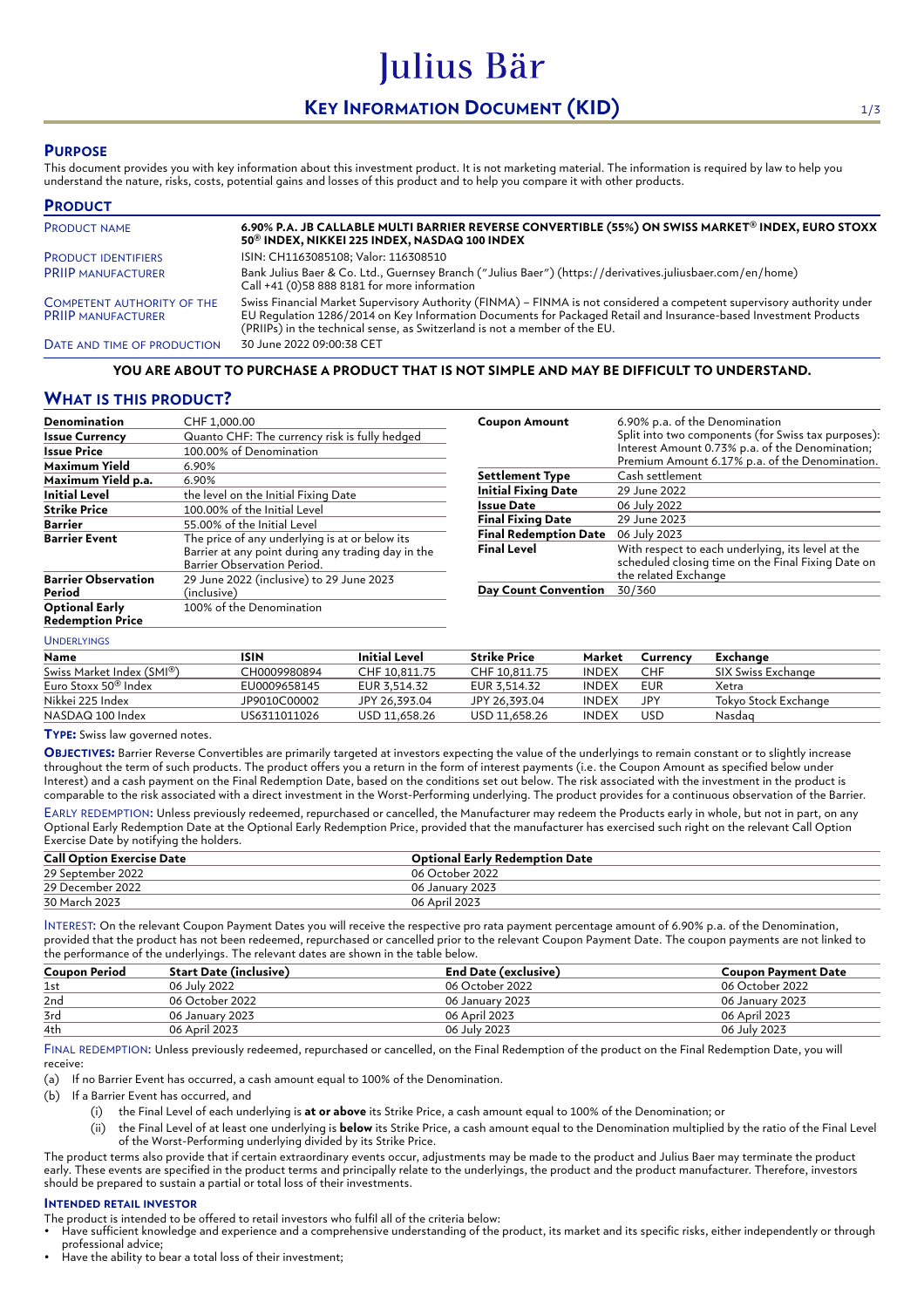- Have an investment horizon of the recommended holding period specified below;
- Seek income, expect the movement in the underlying to perform in a way that generates a favourable return;
- Are willing to accept a level of risk to achieve potential returns that is consistent with the summary risk indicator shown below.

### **WHAT ARE THE RISKS AND WHAT COULD I GET IN RETURN?**

#### **RISK INDICATOR**



The risk indicator assumes you keep the product until maturity. The actual risk can vary significantly if you cash in at an early stage and you may get back less. You may not be able to sell your product easily or may have to sell at a price that significantly impacts on how much you get back.

The summary risk indicator is a guide to the level of risk of this product compared to other products. It shows how likely it is that the product will lose money because of movements in the markets or because Julius Baer is not able to pay you.

Julius Baer has classified this product as 5 out of 7, which is a medium-high risk class. This rates the potential losses from future performance at a medium-high level, and poor market conditions are very unlikely to impact Julius Baer's capacity to pay you.

#### **Be aware of currency risk. If the currency of your account is different to that of this product, you will be exposed to currency risk, so the final return you will get depends on the exchange rate between the two currencies. This risk is not considered in the indicator shown above.**

This product does not include any protection from future market performance, so you could lose some or all of your investment.

If Julius Baer is not able to pay you what is owed, you could lose your entire investment.

#### **PERFORMANCE SCENARIOS**

**Market developments in the future cannot be accurately predicted. The scenarios shown are only an indication of some of the possible outcomes based on recent returns. Actual returns could be lower.**

| Investment: CHF 10,000             |                                                                 | 29 June 2023<br>(Recommended holding period)<br>CHF 1,149.64<br>-88.75% |  |
|------------------------------------|-----------------------------------------------------------------|-------------------------------------------------------------------------|--|
| <b>Stress scenario</b>             | What you might get back after costs<br>Average return each year |                                                                         |  |
| Unfavorable scenario <sup>1)</sup> | What you might get back after costs<br>Average return each year | CHF 10,000.00<br>0.00%                                                  |  |
| Moderate scenario <sup>2)</sup>    | What you might get back after costs<br>Average return each year | CHF 10,000.00<br>0.00%                                                  |  |
| Favorable scenario <sup>3)</sup>   | What you might get back after costs<br>Average return each year | CHF 10,000.00<br>0.00%                                                  |  |

1) In this scenario simulation the Trigger Barrier has been hit on 29 September 2022, the product therefore terminates early and no reinvestment is made.<br><sup>2)</sup> In this scenario simulation the Trigger Barrier has been hit on

3) In this scenario simulation the Trigger Barrier has been hit on 29 September 2022, the product therefore terminates early and no reinvestment is made.

This table shows the money you could get back during the lifetime of this product under different scenarios, assuming that you invest CHF 10,000. The scenarios shown illustrate how your investment could perform. You can compare them with the scenarios of other products.

The scenarios presented are an estimate of future performance based on evidence from the past on how the value of this investment varies, and are not an exact indicator. What you get will vary depending on how the market performs and how long you keep the product. The stress scenario shows what you might get back in extreme market circumstances, and it does not take into account the situation where Julius Baer may not be able to pay you.

This product cannot be easily cashed in. This means it is difficult to estimate how much you would get back if you cash in before maturity. You will either be unable to cash in early or you will have to pay high costs or make a large loss if you do so.

The figures shown include all the costs of the product itself, but may not include all the costs that you pay to your advisor or distributor. The figures do not take into account your personal tax situation, which may also affect how much you get back.

## **WHAT HAPPENS IF JULIUS BAER IS UNABLE TO PAY OUT?**

You are exposed to the risk that Julius Baer might be unable to meet its obligations in connection with the product for instance in the event of bankruptcy or an official directive for resolution action. This may materially adversely affect the value of the product and could lead to you losing some or all of your investment in the product. The product is not a deposit and as such is not covered by any deposit protection scheme.

## **WHAT ARE THE COSTS?**

The Reduction in Yield (RIY) shows what impact the total costs you pay will have on the investment return you might get. The total costs take into account one-off, ongoing and incidental costs.

The amounts shown here are the cumulative costs of the product itself, for the indicated holding period(s). They include potential early exit penalties. The figures assume you invest CHF 10,000. The figures are estimates and may change in the future.

| <b>COST OVER TIME</b>           |                                                             |
|---------------------------------|-------------------------------------------------------------|
| Investment: CHF 10,000          | If you cash in at the end of the recommended holding period |
| Total costs                     | CHF 151.85                                                  |
| Impact on return (RIY) per year | 1.52%                                                       |

The reduction in yield shown in the above table is annualised, which means it may not be comparable to the reduction in yield values shown in other key information documents.

The costs shown in the table above represent how much the expected costs of the product would affect your return, assuming the product performs in line with the moderate performance scenario.

The person selling you or advising you about this product may charge you other costs. If so, this person will provide you with information about these costs, and show you the impact that all costs will have on your investment over time.

#### **COMPOSITION OF COSTS** The table below shows:

• The impact of the different types of costs on the investment return you might get at the end of the recommended holding period.

The meaning of the different cost categories. **The table shows the impact on return per year.**

|               | The capie shows the impact on return per year. |          |                                                                     |  |  |
|---------------|------------------------------------------------|----------|---------------------------------------------------------------------|--|--|
| One-off costs | ⊨ntrv costs                                    | 52%      | The impact of the costs already included in the price.              |  |  |
|               | Exit costs                                     | $0.00\%$ | The impact of the costs of exiting your investment when it matures. |  |  |